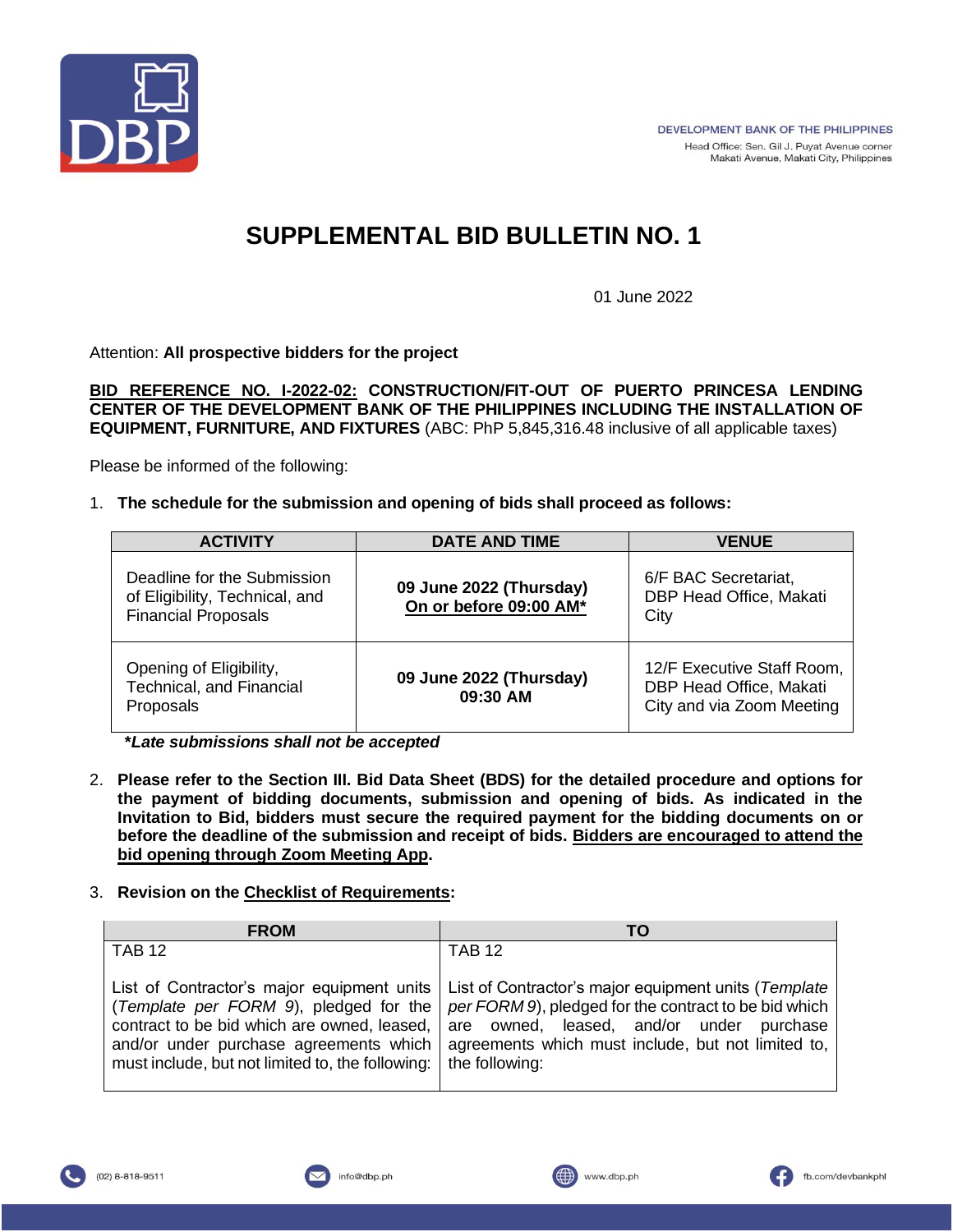| Power tools (i.e. drill, angle grinder,                              | Power tools (i.e. drill, angle grinder, miter                                                   |
|----------------------------------------------------------------------|-------------------------------------------------------------------------------------------------|
| $\bullet$                                                            | $\bullet$                                                                                       |
| miter saw)                                                           | saw)                                                                                            |
| Dump truck/closed van for hauling                                    | Dump truck/closed van for hauling                                                               |
| $\bullet$                                                            | $\bullet$                                                                                       |
| Welding machine (as necessary)                                       | Welding machine (as necessary)                                                                  |
| $\bullet$                                                            | $\bullet$                                                                                       |
| Jack hammer (as necessary)                                           | Jack hammer (as necessary)                                                                      |
| $\bullet$                                                            | $\bullet$                                                                                       |
| The above-mentioned equipment must be<br>supported by the following: | The above-mentioned<br>equipment<br>must<br>be<br>supported by any one the following documents: |
| 1. Proof of ownership (O.R)<br>and<br>C.R/Deed of absolute sale);    | 1. Proof of ownership (O.R and C.R/Deed of<br>absolute sale);                                   |
| 2. Certificate of availability of lease                              | 2. Certificate of availability of lease equipment;                                              |
| equipment; and/or                                                    | and/or                                                                                          |
| 3. Lease of contract agreement as well                               | 3. Lease of contract agreement as well as proof                                                 |
| as proof of ownership of the lessor                                  | of ownership of the lessor                                                                      |

- 4. **Bidders are reminded to use as guide/reference in preparing their Bidding Documents the Annex "A" or the Revised Checklist of Requirements attached in this Supplemental Bid Bulletin No. 1 dated 01 June 2022.**
- 5. **The Eligibility, Technical, and Financial Proposals must be properly tabbed for easy reference and must be submitted in sequence/order per Checklist of Requirements.**

For the guidance and information of all concerned.

 *Signed* **ATTY. ERNESTO R. PURUGGANAN** Vice President, and First Vice Chairperson, DBP Bids and Awards Committee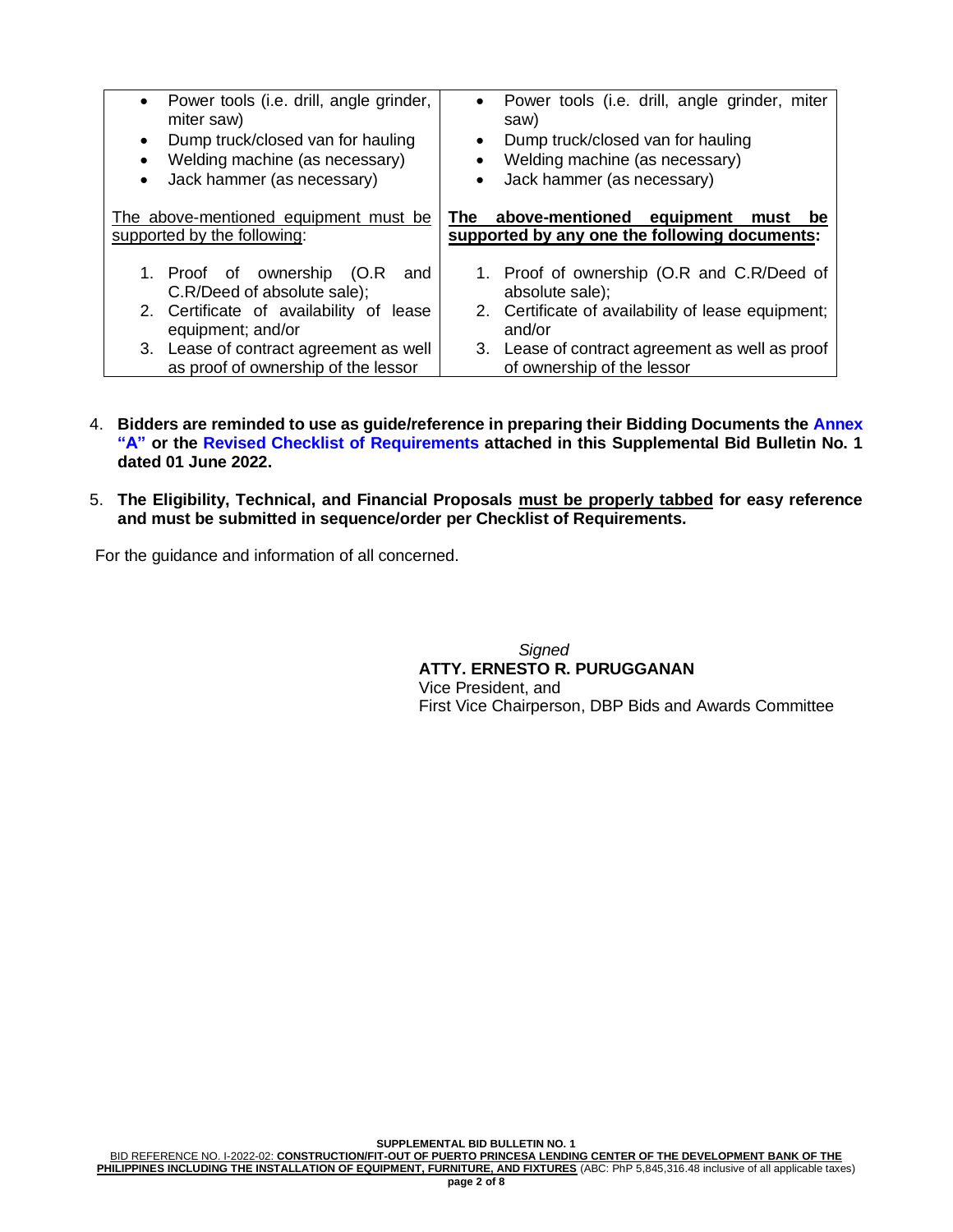## **CONSTRUCTION/FIT-OUT OF PUERTO PRINCESA LENDING CENTER OF THE DEVELOPMENT BANK OF THE PHILIPPINES INCLUDING THE INSTALLATION OF EQUIPMENT, FURNITURE, AND FIXTURES Bid Reference No. I-2022-02**

## TRANSMITTAL FORM **REVISED CHECKLIST OF REQUIREMENTS FOR BIDDERS**

**Note**: Please fill-out this form and submit directly to the BAC Secretariat outside of the sealed envelopes.

| Received:<br>Note: Per Government Procurement Policy Board (GPPB) Resolution No. 09-2020 on the APPROVING MEASURES<br>FOR THE EFFICIENT CONDUCT OF PROCUREMENT ACTIVITIES DURING A STATE OF CALAMITY, OR<br>IMPLEMENTATION OF COMMUNITY QUARANTINE OR SIMILAR RESTRICTIONS, submission of Bid Forms<br>without notarizations shall be accepted on the date of the opening of the bids, provided that the notarized<br>Bid Forms shall be submitted after the award but before payment.<br>FIRST ENVELOPE: ELIGIBILITY<br><b>DOCUMENTS</b><br><b>AND</b><br><b>TECHNICAL</b><br><b>Item</b><br><b>REQUIREMENTS (DULY SEALED AND MARKED)</b><br><b>LEGAL ELIGIBILITY DOCUMENTS</b><br>If the bidder is a joint venture (JV):<br>If bidding as a formed $JV$ : Submit the existing valid, duly accomplished, signed<br>and notarized JV Agreement (JVA). The JVA must specifically indicate among<br>others, the following: the partner company that will represent the JV, the<br>shareholdings of each partner company in the JV (to determine which partner<br>company and its nationality has the controlling majority share), and the share of<br>each partner company in the JV.<br>TAB <sub>1</sub><br>Moreover, please likewise note:<br>If the JV is incorporated or registered with the relevant government agency, all<br>documents listed in this checklist must be under the JV's name and shall submit<br>the PhilGEPS Certificate of Registration under Platinum Category also under the<br>JV's name. |  | FOR MACHINE STAMP (OFFICIAL TIME) BY THE DBP BAC SECRETARIAT |  |  |
|--------------------------------------------------------------------------------------------------------------------------------------------------------------------------------------------------------------------------------------------------------------------------------------------------------------------------------------------------------------------------------------------------------------------------------------------------------------------------------------------------------------------------------------------------------------------------------------------------------------------------------------------------------------------------------------------------------------------------------------------------------------------------------------------------------------------------------------------------------------------------------------------------------------------------------------------------------------------------------------------------------------------------------------------------------------------------------------------------------------------------------------------------------------------------------------------------------------------------------------------------------------------------------------------------------------------------------------------------------------------------------------------------------------------------------------------------------------------------------------------------------------------|--|--------------------------------------------------------------|--|--|
| Name of Bidder:<br><u>Name</u> of Bidder:<br>Complete Address: National Complete Address:<br>Landline: 2008. [2010] [2010] [2010] [2010] [2010] Email: [2010] [2010] [2010] [2010] [2010] [2010] [                                                                                                                                                                                                                                                                                                                                                                                                                                                                                                                                                                                                                                                                                                                                                                                                                                                                                                                                                                                                                                                                                                                                                                                                                                                                                                                 |  |                                                              |  |  |
|                                                                                                                                                                                                                                                                                                                                                                                                                                                                                                                                                                                                                                                                                                                                                                                                                                                                                                                                                                                                                                                                                                                                                                                                                                                                                                                                                                                                                                                                                                                    |  |                                                              |  |  |
|                                                                                                                                                                                                                                                                                                                                                                                                                                                                                                                                                                                                                                                                                                                                                                                                                                                                                                                                                                                                                                                                                                                                                                                                                                                                                                                                                                                                                                                                                                                    |  |                                                              |  |  |
|                                                                                                                                                                                                                                                                                                                                                                                                                                                                                                                                                                                                                                                                                                                                                                                                                                                                                                                                                                                                                                                                                                                                                                                                                                                                                                                                                                                                                                                                                                                    |  |                                                              |  |  |
|                                                                                                                                                                                                                                                                                                                                                                                                                                                                                                                                                                                                                                                                                                                                                                                                                                                                                                                                                                                                                                                                                                                                                                                                                                                                                                                                                                                                                                                                                                                    |  |                                                              |  |  |
|                                                                                                                                                                                                                                                                                                                                                                                                                                                                                                                                                                                                                                                                                                                                                                                                                                                                                                                                                                                                                                                                                                                                                                                                                                                                                                                                                                                                                                                                                                                    |  |                                                              |  |  |
|                                                                                                                                                                                                                                                                                                                                                                                                                                                                                                                                                                                                                                                                                                                                                                                                                                                                                                                                                                                                                                                                                                                                                                                                                                                                                                                                                                                                                                                                                                                    |  |                                                              |  |  |
|                                                                                                                                                                                                                                                                                                                                                                                                                                                                                                                                                                                                                                                                                                                                                                                                                                                                                                                                                                                                                                                                                                                                                                                                                                                                                                                                                                                                                                                                                                                    |  |                                                              |  |  |
|                                                                                                                                                                                                                                                                                                                                                                                                                                                                                                                                                                                                                                                                                                                                                                                                                                                                                                                                                                                                                                                                                                                                                                                                                                                                                                                                                                                                                                                                                                                    |  |                                                              |  |  |
|                                                                                                                                                                                                                                                                                                                                                                                                                                                                                                                                                                                                                                                                                                                                                                                                                                                                                                                                                                                                                                                                                                                                                                                                                                                                                                                                                                                                                                                                                                                    |  |                                                              |  |  |

**SUPPLEMENTAL BID BULLETIN NO. 1**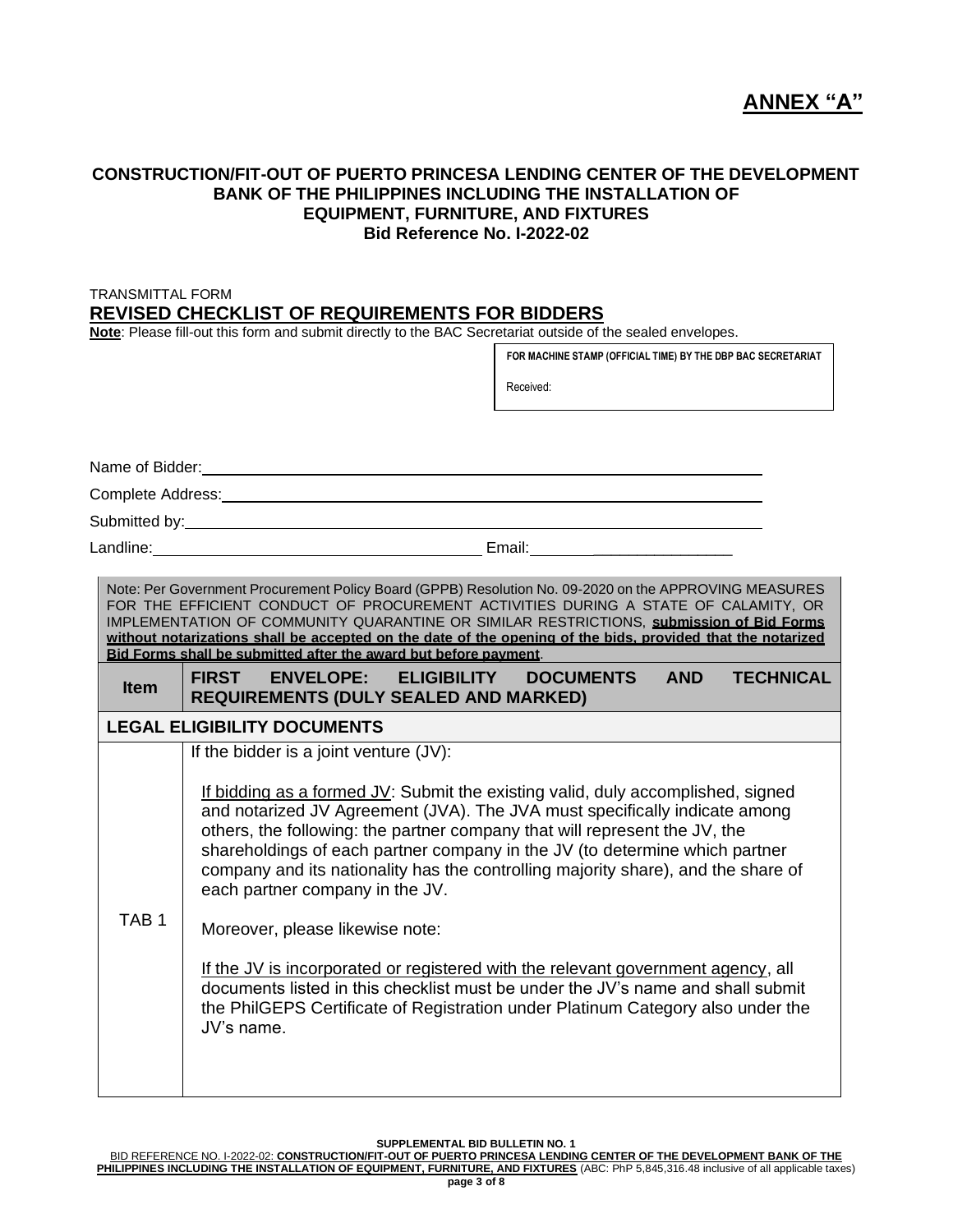| Note: Per Government Procurement Policy Board (GPPB) Resolution No. 09-2020 on the APPROVING MEASURES<br>FOR THE EFFICIENT CONDUCT OF PROCUREMENT ACTIVITIES DURING A STATE OF CALAMITY, OR<br>IMPLEMENTATION OF COMMUNITY QUARANTINE OR SIMILAR RESTRICTIONS, submission of Bid Forms<br>without notarizations shall be accepted on the date of the opening of the bids, provided that the notarized<br>Bid Forms shall be submitted after the award but before payment. |                                                                                                                                                                                                                                                                                                                                                                                                                                                                                         |  |  |
|---------------------------------------------------------------------------------------------------------------------------------------------------------------------------------------------------------------------------------------------------------------------------------------------------------------------------------------------------------------------------------------------------------------------------------------------------------------------------|-----------------------------------------------------------------------------------------------------------------------------------------------------------------------------------------------------------------------------------------------------------------------------------------------------------------------------------------------------------------------------------------------------------------------------------------------------------------------------------------|--|--|
|                                                                                                                                                                                                                                                                                                                                                                                                                                                                           | Proof of appointment/authority of bidder's representative:                                                                                                                                                                                                                                                                                                                                                                                                                              |  |  |
|                                                                                                                                                                                                                                                                                                                                                                                                                                                                           | a. Duly notarized Special Power of Attorney (if the bidder is a sole proprietorship)<br>(Template per FORM 1-A)                                                                                                                                                                                                                                                                                                                                                                         |  |  |
|                                                                                                                                                                                                                                                                                                                                                                                                                                                                           | <b>OR</b>                                                                                                                                                                                                                                                                                                                                                                                                                                                                               |  |  |
|                                                                                                                                                                                                                                                                                                                                                                                                                                                                           | b. Duly notarized Secretary's Certificate (if the bidder is a corporation, partnership<br>or cooperative)                                                                                                                                                                                                                                                                                                                                                                               |  |  |
| TAB <sub>2</sub>                                                                                                                                                                                                                                                                                                                                                                                                                                                          | b.1 If the bidder is a corporation - Template per FORM 1-B                                                                                                                                                                                                                                                                                                                                                                                                                              |  |  |
|                                                                                                                                                                                                                                                                                                                                                                                                                                                                           | b.2 If the bidder is an INCORPORATED JV - Template per FORM 1-C                                                                                                                                                                                                                                                                                                                                                                                                                         |  |  |
|                                                                                                                                                                                                                                                                                                                                                                                                                                                                           | IN CASE, THERE ARE MORE THAN ONE APPOINTED/DESIGNATED<br>REPRESENTATIVE, USE OF "AND" shall mean both/all representatives must sign<br>the bid forms (i.e. Statements, TOR, financial bid) to be submitted for the bid<br>opening.                                                                                                                                                                                                                                                      |  |  |
|                                                                                                                                                                                                                                                                                                                                                                                                                                                                           | Use of "OR" is recommended, if possible.                                                                                                                                                                                                                                                                                                                                                                                                                                                |  |  |
|                                                                                                                                                                                                                                                                                                                                                                                                                                                                           | Valid and current Certificate of PhilGEPS Registration (Platinum Membership), in<br>three (3) pages, including Annex "A" or the List of Class "A" Eligibility Documents<br>required to be uploaded and maintained current and updated in PhilGEPS in<br>accordance with section 8.5.2. of the IRR of RA 9184. Including the valid/current<br>PCAB License which must be a minimum of License Category C & D.                                                                            |  |  |
| TAB <sub>3</sub>                                                                                                                                                                                                                                                                                                                                                                                                                                                          | Only the current/updated Certificate of PhilGEPS Registration (Platinum<br>Membership) shall be accepted during the opening of bids. Expired Certificate<br>or any of the Eligibility Documents listed in Annex "A" shall be a ground for<br>failure of the bidder.                                                                                                                                                                                                                     |  |  |
| <b>Membership):</b>                                                                                                                                                                                                                                                                                                                                                                                                                                                       | Following are the related provisions/requirements based on GPPB Resolution 15-2021 dated 14<br>October 2021 regarding submission of valid/current PhilGEPS Certificate of Registration (Platinum                                                                                                                                                                                                                                                                                        |  |  |
| LIFT the suspension on the implementation of mandatory submission of the PhilGEPS<br>Certificate of Registration (Platinum Membership) in Competitive Bidding and Limited Source<br>Bidding, thus, fully enforcing Sections 8.5.2 and 54.6 of the 2016 revised IRR of RA No. 9184<br>starting 01 January 2022;                                                                                                                                                            |                                                                                                                                                                                                                                                                                                                                                                                                                                                                                         |  |  |
|                                                                                                                                                                                                                                                                                                                                                                                                                                                                           | AMEND Sections 23.1(a)(ii) and 24.1(a)(ii) of the 2016 revised IRR of RA No. 9184 to reflect that<br>the submission of the recently expired Mayor's Permit together with the official receipt as<br>proof that the prospective bidder has applied for renewal within the period prescribed by the<br>concerned local government unit shall be accepted by the PhilGEPS for the purpose of<br>updating the PhilGEPS Certificate of Registration (Platinum Membership) in accordance with |  |  |

**SUPPLEMENTAL BID BULLETIN NO. 1**

*Section 8.5.2 of the 2016 revised IRR of RA 9184.*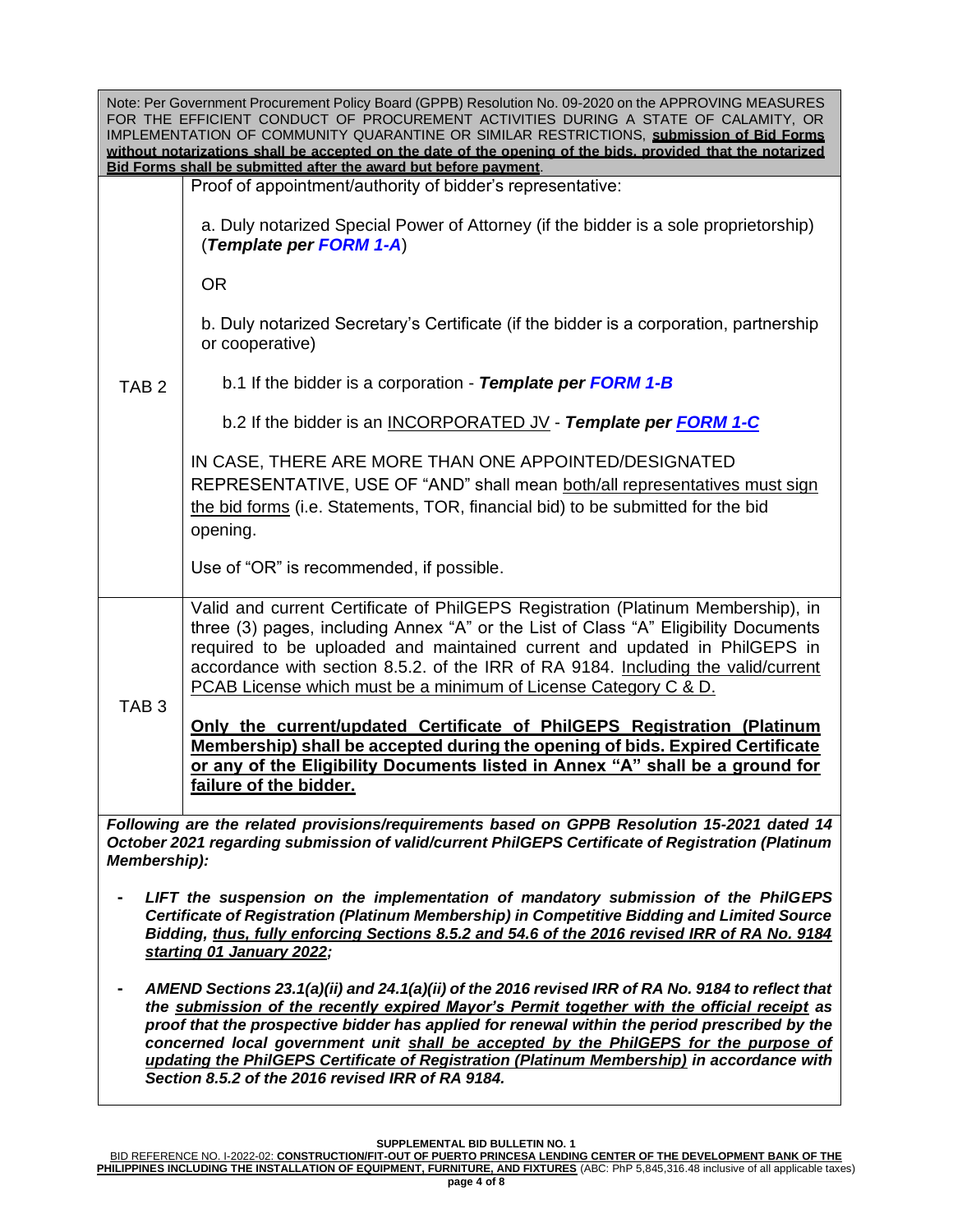| Note: Per Government Procurement Policy Board (GPPB) Resolution No. 09-2020 on the APPROVING MEASURES       |  |  |
|-------------------------------------------------------------------------------------------------------------|--|--|
| FOR THE EFFICIENT CONDUCT OF PROCUREMENT ACTIVITIES DURING A STATE OF CALAMITY, OR                          |  |  |
| IMPLEMENTATION OF COMMUNITY QUARANTINE OR SIMILAR RESTRICTIONS, submission of Bid Forms                     |  |  |
| without notarizations shall be accepted on the date of the opening of the bids, provided that the notarized |  |  |
| Bid Forms shall be submitted after the award but before payment.                                            |  |  |
|                                                                                                             |  |  |

# **TECHNICAL ELIGIBILITY DOCUMENTS**

Statement by the bidder of **ALL** its ongoing government and/or private contracts (including those awarded but not yet started, if any), whether similar or not similar in nature and complexity to the contract to be bid (include all contracts with the DBP for the said period, if any (*Template per FORM 2*), **duly signed by the bidder's authorized representative.**

## TAB 4 **Note:** For bidders who have no ongoing government and/or private contracts, kindly indicate in their statement "NONE" to comply with the requirement. Bidders will be rated "failed" if no document is submitted or if the document submitted is incomplete or patently insufficient *(per GPPB NPM 094-2013 dtd. 2013-12-19)*.

Statement of single completed contract of similar nature (government or private contract) equivalent to at least fifty percent (50%) of the ABC (*Template per FORM 3*), **duly signed by the bidder's authorized representative.**

Similar Contract shall mean **"construction/fit-out of office space or buildings"**.

Listed completed contract must be supported by the following:

i. Notice of Award (NOA), **OR** Notice to Proceed (NTP), **OR** Contract

## **AND**

- TAB 5
	- ii. Proof of satisfactory completion and acceptance for the Single Largest Completed Contract (should reflect full amount of total contract price of completed project) whichever is applicable:
		- a. If the completed contract is a government project: Owner's Certificate of Final Acceptance issued by the project owner other than the contractor **OR** a final rating of *at least Satisfactory* in the Constructors Performance Evaluation System (CPES)
		- b. If the completed contract is a private project: Owner's Certificate of Final Acceptance reflecting a qualitative description of at least satisfactory

# **FINANCIAL ELIGIBILITY DOCUMENTS**

Completely accomplished computation of Net Financial Contracting Capacity (NFCC) which must be at least equal to the ABC (*Template per FORM 4*), **duly signed by the bidder's authorized representative.**

TAB 6 The values of the bidder's current assets and current liabilities shall be based on the AFS for **CY 2021**;

The value of the NFCC must at least be equal to the ABC of this project.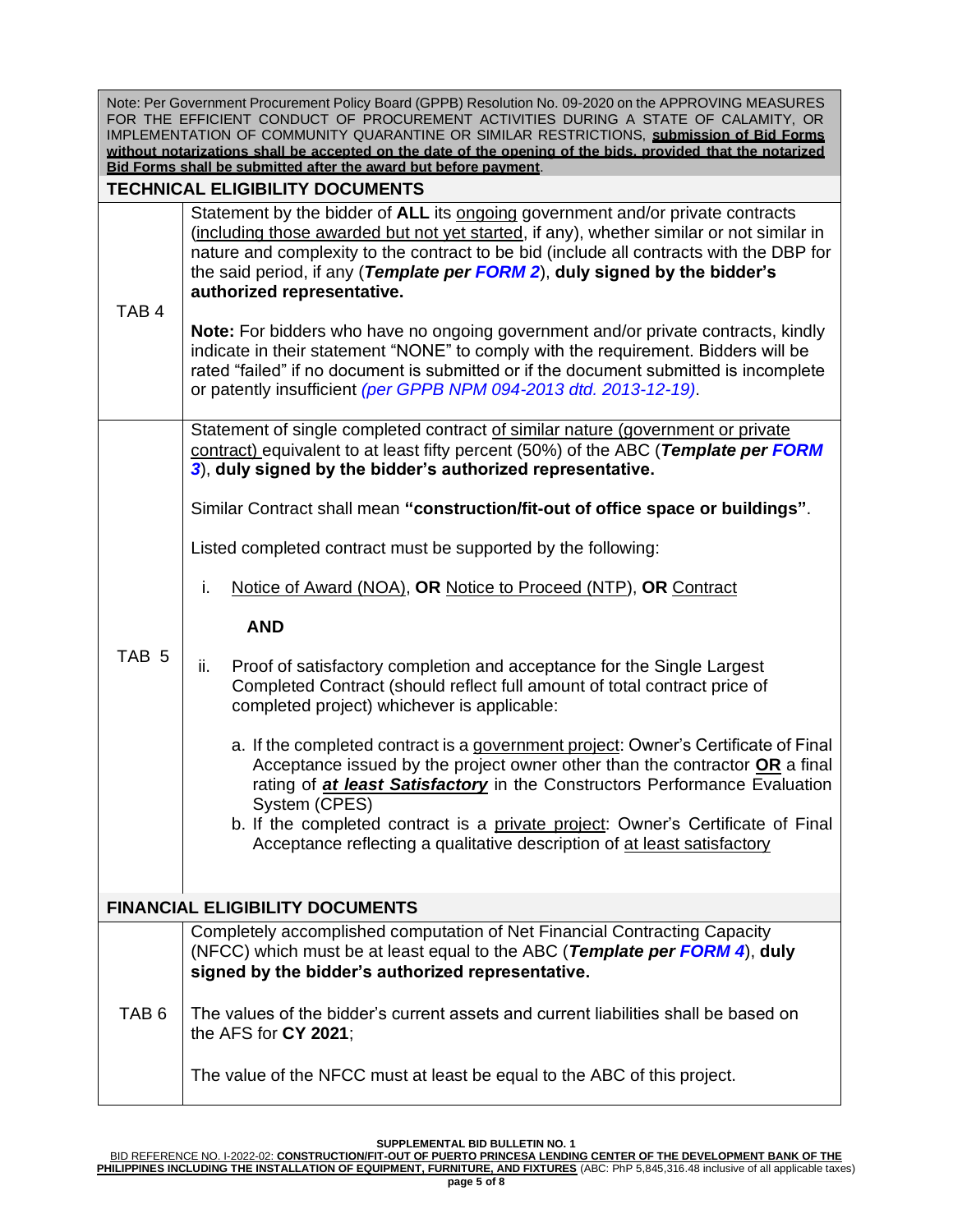| Note: Per Government Procurement Policy Board (GPPB) Resolution No. 09-2020 on the APPROVING MEASURES       |  |  |
|-------------------------------------------------------------------------------------------------------------|--|--|
| FOR THE EFFICIENT CONDUCT OF PROCUREMENT ACTIVITIES DURING A STATE OF CALAMITY, OR                          |  |  |
| IMPLEMENTATION OF COMMUNITY QUARANTINE OR SIMILAR RESTRICTIONS, submission of Bid Forms                     |  |  |
| without notarizations shall be accepted on the date of the opening of the bids, provided that the notarized |  |  |
| Bid Forms shall be submitted after the award but before payment.                                            |  |  |

## **TECHNICAL COMPONENT**

Original Bid Security issued in favor of the Development Bank of the Philippines (must be valid within 120 calendar days from the date of bid opening); any one of the following is acceptable:

- a. Cashier's/manager's check issued by a Universal or Commercial Bank (at least 2% of ABC);
- b. Bank draft/guarantee or irrevocable letter of credit issued by a Universal bank: Provided, however, that it shall be confirmed or authenticated by a Universal or Commercial Bank, if issued by a foreign bank (at least 2%of ABC);
- c. Surety bond callable upon demand issued by a surety or insurance company duly certified by the Insurance Commission as authorized to issue such security (at least 5% of ABC);
- d. Duly notarized Bid Securing Declaration (*Template per FORM 5*) **duly signed by the bidder's authorized representative.**

|  | Approved Budget<br>for the Contract<br>(ABC) | Cashier's/<br>Manager's Check, Bank<br>draft/guarantee or<br>irrevocable letter of<br>credit (2% of ABC) | Surety bond<br>(5% of ABC) | <b>Bid Securing</b><br>Declaration |
|--|----------------------------------------------|----------------------------------------------------------------------------------------------------------|----------------------------|------------------------------------|
|  | 5,845,316.48                                 | 116,906.33                                                                                               | 292,265.82                 | No required<br>percentage          |

TAB 7

**For bidders who opt to submit a surety bond must also submit copy of Certification issued by Insurance Commission that the surety or insurance company is authorized to issue such security.**

**The Bid Securing Declaration mentioned above is an undertaking which states,**

- i. **Bidder shall enter into contract with the PE and furnish the required performance security within ten (10) calendar days, from receipt of the Notice of Award; and**
- ii. **Bidder accepts that:**
	- **1. It shall be automatically disqualified from bidding for any procurement contract with any PE for a period of two (2) years upon receipt of the Blacklisting Order; and**
	- **2. It will pay the applicable fine provided under the Guidelines on the Use of Bid Securing Declaration, within fifteen (15) days from receipt of the written demand by the PE for the commission of acts resulting to the enforcement of the Bid Securing Declaration under the pertinent provisions of the IRR of RA No. 9184, and its associated issuances.**

TAB 8 Accomplished Omnibus Sworn Statement (*Template per FORM 6*), **duly signed by the bidder's authorized representative and notarized.**

**SUPPLEMENTAL BID BULLETIN NO. 1**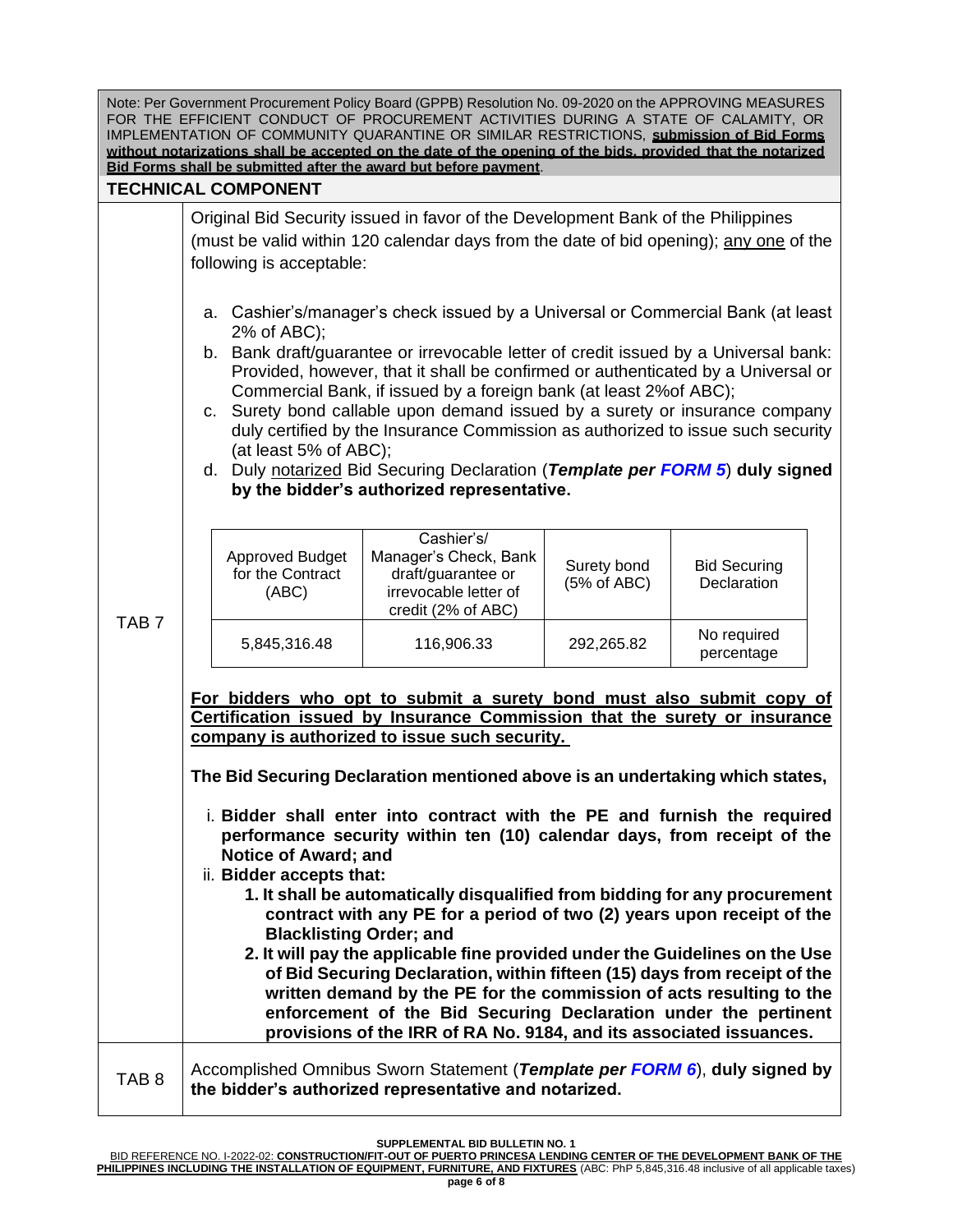Note: Per Government Procurement Policy Board (GPPB) Resolution No. 09-2020 on the APPROVING MEASURES FOR THE EFFICIENT CONDUCT OF PROCUREMENT ACTIVITIES DURING A STATE OF CALAMITY, OR IMPLEMENTATION OF COMMUNITY QUARANTINE OR SIMILAR RESTRICTIONS, **submission of Bid Forms without notarizations shall be accepted on the date of the opening of the bids, provided that the notarized Bid Forms shall be submitted after the award but before payment**.

| TAB <sub>9</sub> | Accomplished/Conformed Scope of Works per FORM 7, duly signed by the bidder's<br>authorized representative.                                                                                                                                                                                                                                                                                                                                                                                                                                                                                                                                                                                                                                   |  |
|------------------|-----------------------------------------------------------------------------------------------------------------------------------------------------------------------------------------------------------------------------------------------------------------------------------------------------------------------------------------------------------------------------------------------------------------------------------------------------------------------------------------------------------------------------------------------------------------------------------------------------------------------------------------------------------------------------------------------------------------------------------------------|--|
| <b>TAB 10</b>    | Organizational chart for the contract to be bid, duly signed by the bidder's<br>authorized representative.                                                                                                                                                                                                                                                                                                                                                                                                                                                                                                                                                                                                                                    |  |
| <b>TAB 11</b>    | List of contractor's personnel (Template per FORM 8) which must include the<br>following to be assigned to the project if awarded the contract, with the complete<br>qualification and experience data. All key personnel must have a minimum of one (1)<br>year relevant experience, duly signed by the bidder's authorized representative:<br>1. Project Coordinator<br>2. Safety Officer<br>3. Quality Assurance/Quality Control (QA/QC) Officer                                                                                                                                                                                                                                                                                           |  |
| <b>TAB 12</b>    | List of Contractor's major equipment units (Template per FORM 9), pledged for the<br>contract to be bid which are owned, leased, and/or under purchase agreements<br>which must include, but not limited to, the following:<br>Power tools (i.e. drill, angle grinder, miter saw)<br>$\bullet$<br>Dump truck/closed van for hauling<br>$\bullet$<br>Welding machine (as necessary)<br>$\bullet$<br>Jack hammer (as necessary)<br>$\bullet$<br>The above-mentioned equipment must be supported by any one the following<br>documents:<br>1. Proof of ownership (O.R and C.R/Deed of absolute sale);<br>2. Certificate of availability of lease equipment; and/or<br>3. Lease of contract agreement as well as proof of ownership of the lessor |  |
| <b>TAB 13</b>    | GANTT Chart/PERT/CPM; Construction Schedule with S-curve reflecting all activities<br>needed to complete the project, their sequence and duration, duly signed by the<br>bidder's authorized representative which must be within the required completion<br>period/milestones.                                                                                                                                                                                                                                                                                                                                                                                                                                                                |  |
|                  | SECOND ENVELOPE: FINANCIAL PROPOSAL (DULY SEALED AND MARKED)                                                                                                                                                                                                                                                                                                                                                                                                                                                                                                                                                                                                                                                                                  |  |
| TAB <sub>1</sub> | Duly accomplished Financial Proposal (Template per FORM 10), duly signed by<br>the bidder's authorized representative.<br>Note: Total bid shall not exceed the total ABC of PhP 5,845,316.48.                                                                                                                                                                                                                                                                                                                                                                                                                                                                                                                                                 |  |